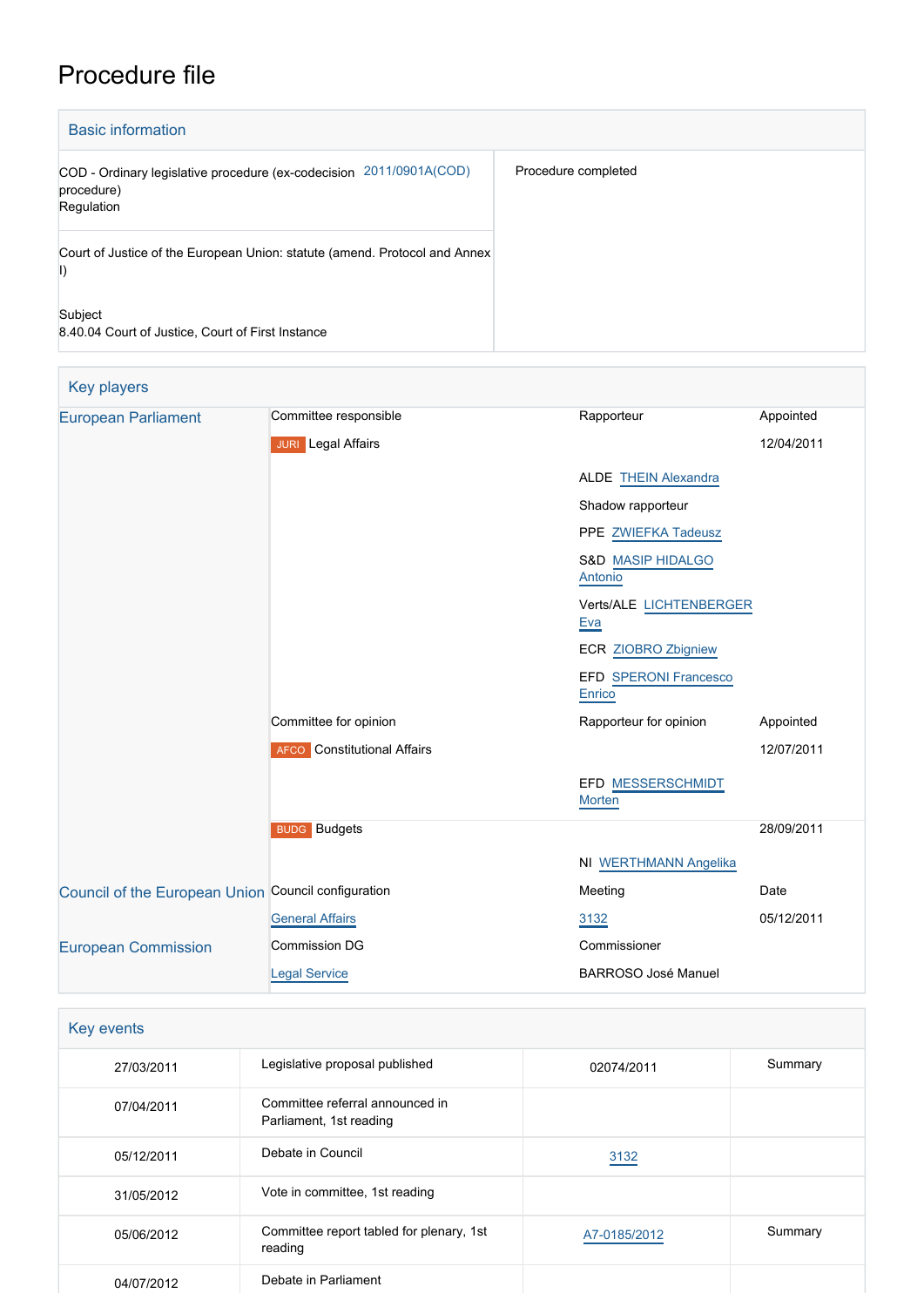| 05/07/2012 | Results of vote in Parliament                            |              |         |
|------------|----------------------------------------------------------|--------------|---------|
| 05/07/2012 | Decision by Parliament, 1st reading                      | T7-0294/2012 | Summary |
| 11/08/2012 | Act adopted by Council after Parliament's<br>1st reading |              |         |
| 11/08/2012 | Final act signed                                         |              |         |
| 11/08/2012 | End of procedure in Parliament                           |              |         |
| 23/08/2012 | Final act published in Official Journal                  |              |         |

| <b>Technical information</b> |  |
|------------------------------|--|
|                              |  |

| Procedure reference<br>2011/0901A(COD)<br>COD - Ordinary legislative procedure (ex-codecision procedure)<br>Procedure type<br>Legislation<br>Procedure subtype |
|----------------------------------------------------------------------------------------------------------------------------------------------------------------|
|                                                                                                                                                                |
|                                                                                                                                                                |
|                                                                                                                                                                |
| Legislative instrument<br>Regulation                                                                                                                           |
| Euratom Treaty A 106a-pa; Treaty on the Functioning of the EU TFEU<br>Legal basis<br>281-p2                                                                    |
| Rules of Procedure EP 159<br>Other legal basis                                                                                                                 |
| Stage reached in procedure<br>Procedure completed                                                                                                              |
| Committee dossier<br>JURI/7/05776                                                                                                                              |

#### Documentation gateway

| Legislative proposal                                               |             | 02074/2011     | 28/03/2011 | <b>CJEC</b> | Summary |
|--------------------------------------------------------------------|-------------|----------------|------------|-------------|---------|
| Document attached to the procedure                                 |             | COM(2011)0596  | 30/09/2011 | EC          | Summary |
| Committee draft report                                             |             | PE475.771      | 29/11/2011 | <b>EP</b>   |         |
| Amendments tabled in committee                                     |             | PE478.661      | 12/01/2012 | <b>EP</b>   |         |
| Committee opinion                                                  | <b>BUDG</b> | PE475.913      | 27/01/2012 | <b>EP</b>   |         |
| Committee opinion                                                  | <b>AFCO</b> | PE470.092      | 05/03/2012 | <b>EP</b>   |         |
| Committee report tabled for plenary, 1st<br>reading/single reading |             | A7-0185/2012   | 05/06/2012 | <b>EP</b>   | Summary |
| Text adopted by Parliament, 1st<br>reading/single reading          |             | T7-0294/2012   | 05/07/2012 | EP          | Summary |
| Draft final act                                                    |             | 00028/2012/LEX | 11/08/2012 | <b>CSL</b>  |         |

### Final act

 [Regulation 2012/741](https://eur-lex.europa.eu/smartapi/cgi/sga_doc?smartapi!celexplus!prod!CELEXnumdoc&lg=EN&numdoc=32012R0741) [OJ L 228 23.08.2012, p. 0001](https://eur-lex.europa.eu/legal-content/EN/TXT/?uri=OJ:L:2012:228:TOC) Summary

# Court of Justice of the European Union: statute (amend. Protocol and Annex I)

The Committee on Legal Affairs adopted the report drafted by Alexandra THEIN (ADLE, DE) on the draft regulation of the European Parliament and of the Council amending the Protocol on the Statute of the Court of Justice of the European Union and Annex I thereto.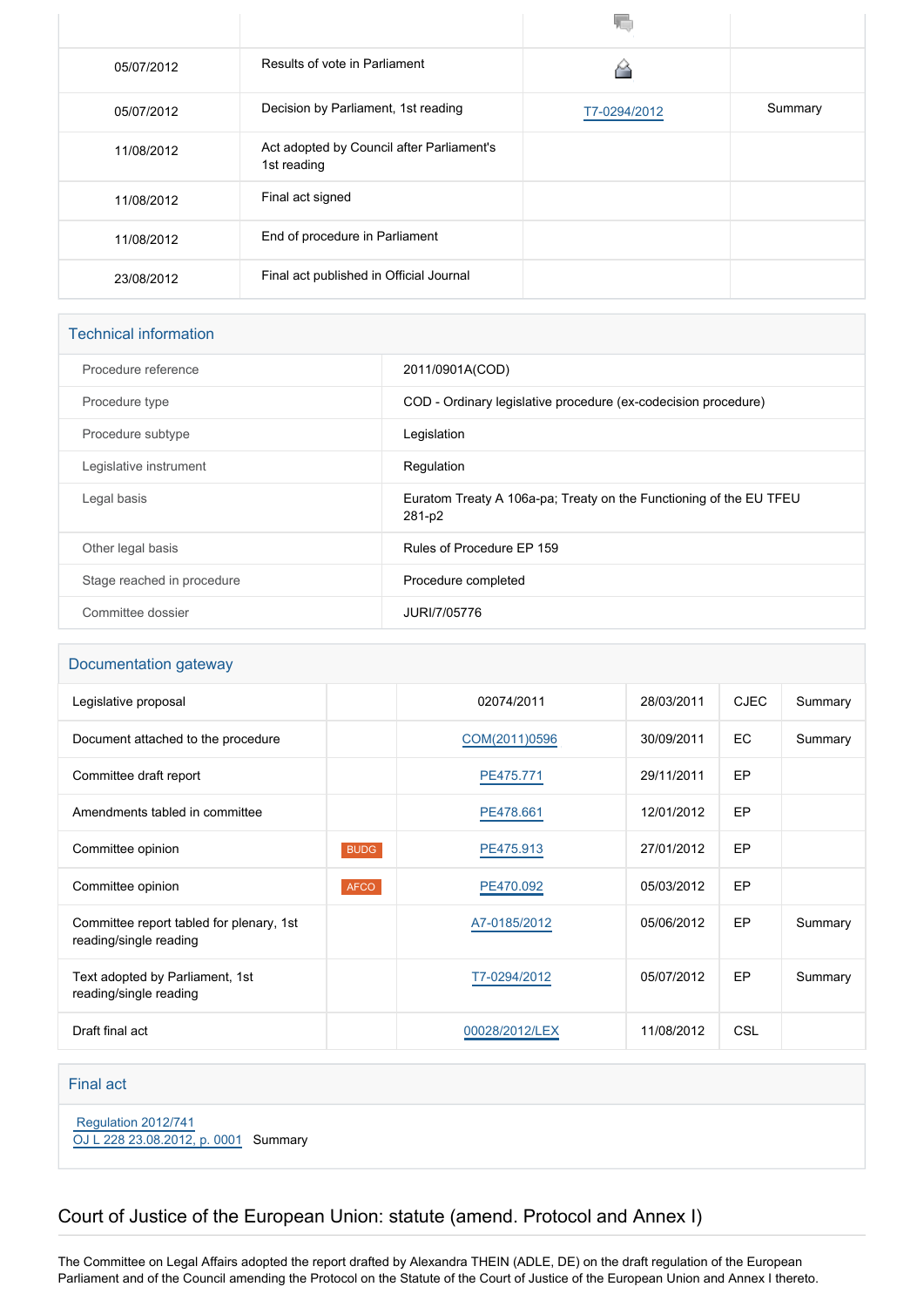It recommends that the European Parliaments position adopted at first reading, under the ordinary legislative procedure, should be to amend the draft regulation as follows:

The text underlines that in order to increase the participation of all Judges in the decisions of the Grand Chamber of the Court of Justice, there should be an increase in the number of Judges who may participate in the Grand Chamber, and the automatic participation of all of the Presidents of Chambers of five Judges should cease.

The increasing responsibilities of the Presidents of the Court of Justice and of the General Court require the establishment in each of those courts of an office of Vice-President in order to assist the President in carrying out those responsibilities.

The amended regulation stipulates that the Vice-President shall assist the President in accordance with the conditions laid down in the Rules of Procedure. He shall take the latters place when he is prevented from attending or when the office of President is vacant.

The Grand Chamber shall consist of 15 Judges. It shall be presided over by the President of the Court. The Vice-President of the Court , three Presidents of Chambers of five Judges and other Judges appointed in accordance with the conditions laid down in the Rules of Procedure shall also form part of the Grand Chamber.

Members propose that the European Parliament takes note that, having regard to the partial renewal of the Court of Justice on 7 October 2012 and the urgent need to find a solution guaranteeing a proper functioning of the Civil Service Tribunal, it is necessary for the proposed modifications of the Statute relating to the Court of Justice, to the organisation of the General Court and to the Civil Service Tribunal to be adopted without further delay, as pointed out in the letter of the President of the Court of Justice of the European Union of 8 May 2012.

Parliament should be able to reserve its right to examine the part of the request on the membership of the General Court submitted by the Court at a later stage.

It may also decide to hold a debate in Parliament in the near future on the merits of introducing the possibility of issuing dissenting opinions at the Court of Justice.

## Court of Justice of the European Union: statute (amend. Protocol and Annex I)

The European Parliament adopted by 584 votes to 26, with 7 abstentions, a legislative resolution on the draft regulation of the European Parliament and of the Council amending the Protocol on the Statute of the Court of Justice of the European Union and Annex I thereto.

Parliament adopted its position at first reading, under the ordinary legislative procedure. The amendments adopted in plenary are the result of a compromise negotiated between the European Parliament and the Council. They amend the draft regulation as follows:

The text underlines that in order to increase the participation of all Judges in the decisions of the Grand Chamber of the Court of Justice, there should be an increase in the number of Judges who may participate in the Grand Chamber, and the automatic participation of all of the Presidents of Chambers of five Judges should cease.

The increasing responsibilities of the Presidents of the Court of Justice and of the General Court require the establishment in each of those courts of an office of Vice-President in order to assist the President in carrying out those responsibilities.

The amended regulation stipulates that the Vice-President shall assist the President in accordance with the conditions laid down in the Rules of Procedure. He shall take the latters place when he is prevented from attending or when the office of President is vacant.

The Grand Chamber shall consist of 15 Judges. It shall be presided over by the President of the Court. The Vice-President of the Court, three Presidents of Chambers of five Judges and other Judges appointed in accordance with the conditions laid down in the Rules of Procedure shall also form part of the Grand Chamber.

Members propose that the European Parliament takes note that, having regard to the partial renewal of the Court of Justice on 7 October 2012 and the urgent need to find a solution guaranteeing a proper functioning of the Civil Service Tribunal, it is necessary for the proposed modifications of the Statute relating to the Court of Justice, to the organisation of the General Court and to the Civil Service Tribunal to be adopted without further delay, as pointed out in the letter of the President of the Court of Justice of the European Union of 8 May 2012.

Parliament should be able to reserve its right to examine the part of the request on the membership of the General Court submitted by the Court at a later stage.

It may also decide to hold a debate in Parliament in the near future on the merits of introducing the possibility of issuing dissenting opinions at the Court of Justice.

## Court of Justice of the European Union: statute (amend. Protocol and Annex I)

PURPOSE: to make amendments to the Statute of the Court of Justice.

LEGISLATIVE ACT: Regulation No 741/2012 of the European Parliament and of the Council amending the Protocol on the Statute of the Court of Justice of the European Union and Annex I thereto.

CONTENT: following agreement in first reading between the European Parliament and Council, this Regulation is aimed at improving the efficiency of the work of the three courts composing the Court of Justice and reducing the length of their proceedings. The amendments are as follows:

Increase in the number of judges in the Grand Chamber of the Court of Justice: in order to increase the participation of all the Judges in the decisions of the Grand Chamber of the Court of Justice, there is an increase in the number of Judges who may participate in the Grand Chamber. Articles 16 and 17 of the Statute are amended as to increase to 15 the number of Judges constituting the Grand Chamber and to